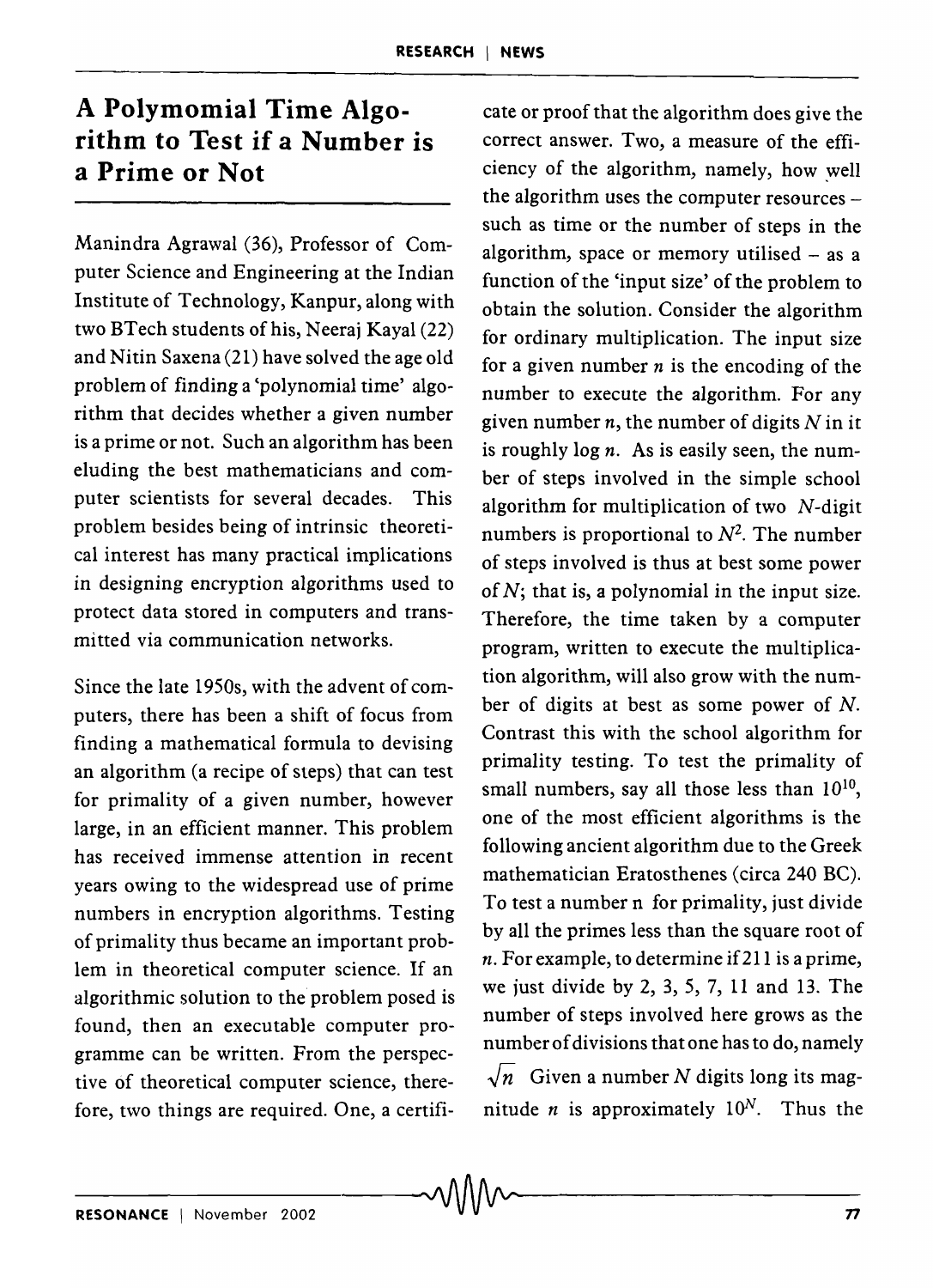number of divisions needed to find if it is a prime number is  $\sqrt{10^N}$  For  $N = 100$  the algorithm grows exponentially with the length of the number. So if  $N = 100$ , the time taken for the algorithm to return an answer could take longer than one's lifetime. One can easily imagine input sizes for which programs would be running for ever!

All the earlier approaches for finding polynomial time algorithm for primality testing have started with the basic equation that is satisfied by all primes, known as the Fermat's little theorem. In 1976, G Miller used Fermat's little theorem and assumed the validity of the as-yet-unproven and deep conjecture in analytic number theory known as the extended Riemann hypothesis (ERH) and obtained a deterministic polynomial-time algorithm. This was modified in 1980 by M G Rabin, who introduced a probability function (random coin tosses) and obtained a much more efficient, unconditional (that is, without using any unproven hypotheses like ERH) but randomised polynomial-time algorithm. If the number was a prime, the Rabin algorithm gave the correct answer, but if it was composite, it sometimes (i.e., with very low probability) determined it to be prime. However, the Miller-Rabin algorithm is a very efficient test for practical real-life implementation in areas such as cryptography because the level of error is extremely small and the probability of getting a correct answer far outweighs the error probability. Since then a number of randomised algorithms in polynomial time have emerged.

Indeed, if randomisation had to be given up it seemed one had to invoke some condition such as the ERH. A breakthrough came in 1983 when L M Adleman, C Pomerance and R S Rumeley (APR) gave a deterministic and unconditional algorithm but in an almost polynomial time  $-$  it gave answers in  $N^{\log \log N}$  steps – while all the earlier deterministic and unconditional algorithms required exponential time. This was, however, much less efficient than the Miller-Rabin algorithm. This was further improved in 1984 by H Cohen and A K Lenstra to yield the primality of a 100-digit number in a matter of seconds. The next big leap in primality testing came in 1986 with the work of S Goldwasser and J Kilian who gave a randomised algorithm using some properties of a class of curves known as elliptic curves. Adleman and D Huang improved upon the Goldwasser-Kilian algorithm to derive a randomised polynomial-time algorithm that also always produced a proof of the correctness of the primality testing. Given the trend in the field during the 1980s, the general belief in the community was there should exist a polynomial time algorithm for proving primality, but finding it was going to be very difficult. The great strength of the Agrawal-Kayal-Saxena (AKS) algorithm is that it is relatively simple, not requiring fancy mathematics like elliptic curves, etc. It is deterministic and relies on no unproven assumptions. The reason for the AKS algorithm's success is simple. Unlike others who believed that the elliptic curve method was the only viable approach to the problem and, as in any other